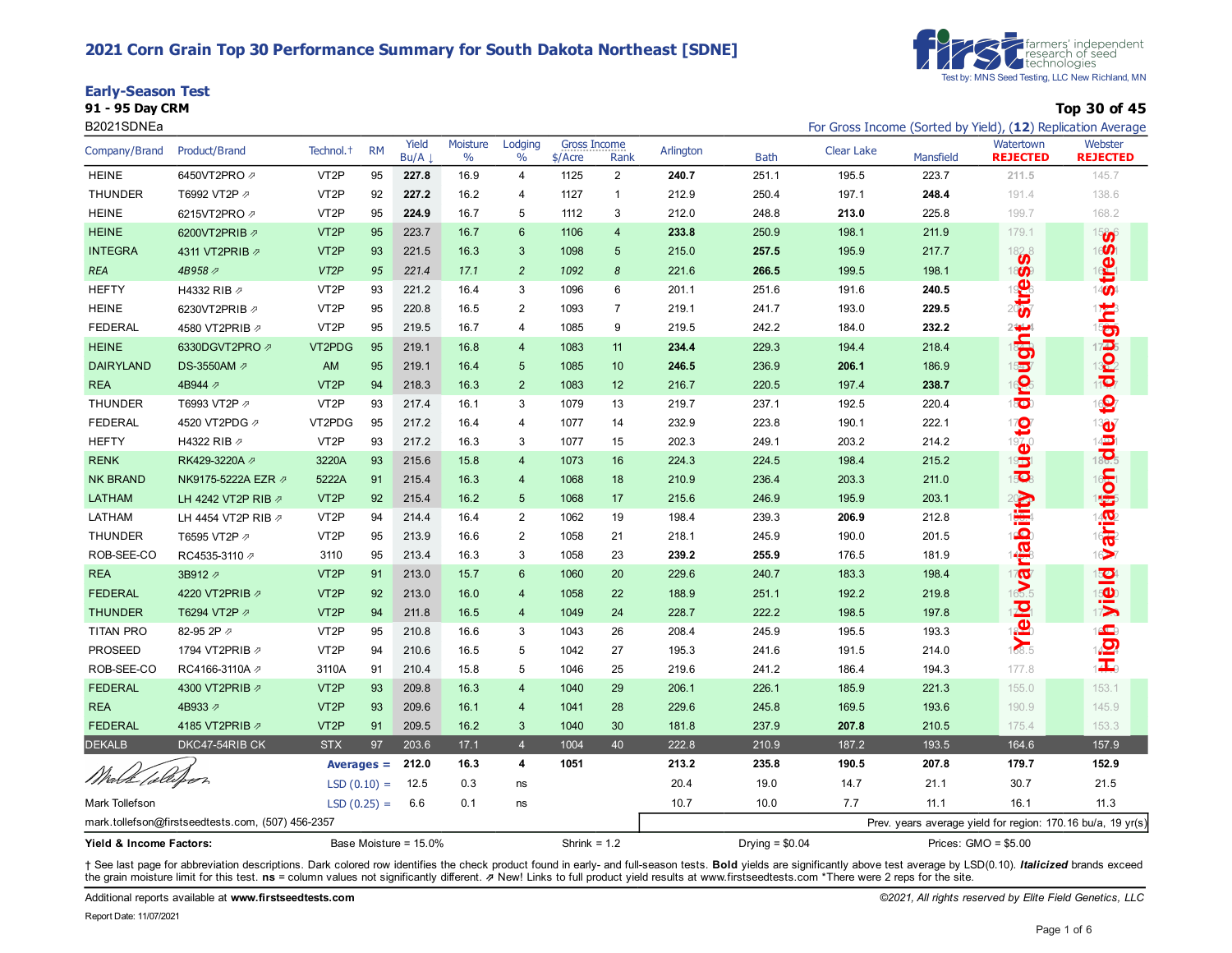#### **2021 Corn Grain Top 30 Performance Summary for South Dakota Northeast [SDNE]**

| <b>Full-Season Test</b> |  |
|-------------------------|--|
|                         |  |



**96 - 100 Day CRM Top 30 of 63**

| B2021SDNEb                                       |                                                   |                       |               |               |                  |                          |                                  |                         |                  |             | For Gross Income (Sorted by Yield), (17) Replication Average |           |                                                             |           |
|--------------------------------------------------|---------------------------------------------------|-----------------------|---------------|---------------|------------------|--------------------------|----------------------------------|-------------------------|------------------|-------------|--------------------------------------------------------------|-----------|-------------------------------------------------------------|-----------|
| Company/Brand                                    | Product/Brand                                     | Technol. <sup>+</sup> | <b>RM</b>     | Yield<br>Bu/A | Moisture<br>$\%$ | Lodging<br>$\frac{0}{0}$ | <b>Gross Income</b><br>$$/$ Acre | Rank                    | Arlington        | <b>Bath</b> | Clear Lake                                                   | Mansfield | Watertown                                                   | Webster * |
| <b>HEINE</b>                                     | 6500VT2PRO 2                                      | VT <sub>2</sub> P     | 98            | 226.9         | 17.3             | 9                        | 1118                             | $\mathbf{1}$            | 237.2            | 268.3       | 216.8                                                        | 274.3     | 179.6                                                       | 185.1     |
| <b>REA</b>                                       | 5B994 2                                           | VT <sub>2</sub> P     | 99            | 225.8         | 17.2             | 5                        | 1113                             | $\overline{\mathbf{c}}$ | 241.0            | 264.5       | 203.4                                                        | 244.8     | 209.3                                                       | 191.6     |
| <b>RENK</b>                                      | RK590VT2P 2                                       | VT <sub>2</sub> P     | 98            | 224.2         | 17.3             | 6                        | 1104                             | 3                       | 230.6            | 241.8       | 212.1                                                        | 261.6     | 202.5                                                       | 196.9     |
| <b>DAIRYLAND</b>                                 | DS-4000AMXT 2                                     | <b>AMXT</b>           | 100           | 222.0         | 17.2             | 5                        | 1095                             | $\overline{4}$          | 252.4            | 255.0       | 217.9                                                        | 255.3     | 180.0                                                       | 171.7     |
| <b>HEINE</b>                                     | 6575VT2PRO 2                                      | VT <sub>2</sub> P     | 99            | 221.3         | 17.1             | 8                        | 1091                             | 5                       | 206.5            | 247.6       | 220.2                                                        | 243.7     | 194.2                                                       | 215.4     |
| <b>TITAN PRO</b>                                 | 22-00 2P 2                                        | VT <sub>2</sub> P     | 100           | 221.0         | 18.2             | 2                        | 1082                             | 8                       | 221.2            | 260.4       | 216.8                                                        | 240.0     | 194.7                                                       | 192.8     |
| <b>THUNDER</b>                                   | T6996 VT2P 2                                      | VT <sub>2</sub> P     | 96            | 220.9         | 17.3             | 6                        | 1088                             | 6                       | 234.5            | 248.7       | 213.8                                                        | 244.5     | 203.7                                                       | 180.5     |
| DYNA-GRO                                         | D38VC80 2                                         | VT <sub>2</sub> P     | 98            | 220.0         | 17.4             | 6                        | 1084                             | $\overline{7}$          | 220.8            | 274.1       | 214.4                                                        | 254.0     | 184.1                                                       | 173.0     |
| <b>TITAN PRO</b>                                 | 11-98 2P 2                                        | VT <sub>2</sub> P     | 98            | 218.4         | 17.2             | 4                        | 1076                             | 9                       | 217.8            | 224.3       | 219.3                                                        | 275.7     | 193.2                                                       | 180.0     |
| <b>HEINE</b>                                     | 6600VT2PRO 2                                      | VT <sub>2</sub> P     | 99            | 218.0         | 17.6             | $\overline{7}$           | 1071                             | 10 <sup>1</sup>         | 226.0            | 248.1       | 214.3                                                        | 243.0     | 191.7                                                       | 184.8     |
| <b>RENK</b>                                      | RK561DGVT2PRIB ⊉                                  | VT2PDG                | 95            | 217.2         | 17.4             | $\overline{2}$           | 1070                             | 11                      | 236.3            | 237.2       | 206.7                                                        | 245.3     | 207.2                                                       | 170.7     |
| <b>PROSEED</b>                                   | 1996 VT2PRIB 2                                    | VT <sub>2</sub> P     | 96            | 215.9         | 17.5             | $\overline{4}$           | 1062                             | 14                      | 216.6            | 219.6       | 221.4                                                        | 227.1     | 220.5                                                       | 190.1     |
| <b>REA</b>                                       | 4B965 2                                           | VT <sub>2</sub> P     | 97            | 215.5         | 17.1             | 4                        | 1062                             | 13                      | 233.5            | 231.3       | 211.6                                                        | 232.4     | 197.1                                                       | 186.9     |
| DAIRYLAND                                        | DS-3959Q <sub>∕</sub>                             | QR                    | 99            | 215.4         | 18.4             | 3                        | 1054                             | 18                      | 231.0            | 204.5       | 220.7                                                        | 245.4     | 218.4                                                       | 172.2     |
| CHANNEL                                          | 199-29 STXRIB GC 2                                | <b>STX</b>            | 99            | 215.3         | 17.5             | 4                        | 1059                             | 15                      | 233.7            | 230.8       | 207.1                                                        | 249.9     | 200.7                                                       | 169.6     |
| <b>RENK</b>                                      | RK579DGVT2P 2                                     | VT2PDG                | 99            | 215.3         | 17.6             | $\overline{4}$           | 1058                             | 16                      | 200.4            | 256.0       | 214.5                                                        | 245.8     | 199.6                                                       | 175.3     |
| <b>HEINE</b>                                     | 6650TRE 2                                         | <b>TRE</b>            | 99            | 214.5         | 17.6             | 6                        | 1055                             | 17                      | 242.9            | 238.0       | 212.4                                                        | 252.8     | 166.3                                                       | 174.7     |
| <b>HEFTY</b>                                     | H4942 RIB 2                                       | VT <sub>2</sub> P     | 99            | 213.3         | 16.9             | 8                        | 1054                             | 19                      | 223.0            | 247.6       | 214.1                                                        | 244.8     | 202.3                                                       | 148.1     |
| <b>HEFTY</b>                                     | H4653 RIB 2                                       | VT2PDG                | 96            | 212.6         | 17.2             | 6                        | 1049                             | 20                      | 225.8            | 228.1       | 207.6                                                        | 227.1     | 188.6                                                       | 198.8     |
| <b>FEDERAL</b>                                   | 4990 VT2PRIB 2                                    | VT <sub>2</sub> P     | 99            | 212.6         | 17.6             | 9                        | 1045                             | 22                      | 228.1            | 212.9       | 218.8                                                        | 246.6     | 194.2                                                       | 175.0     |
| <b>RENK</b>                                      | RK593VT2PRIB 2                                    | VT <sub>2</sub> P     | 97            | 212.4         | 17.6             | 4                        | 1044                             | 25                      | 214.5            | 233.6       | 210.0                                                        | 246.9     | 182.8                                                       | 186.6     |
| <b>THUNDER</b>                                   | T6298 VT2P 2                                      | VT <sub>2</sub> P     | 98            | 212.2         | 17.1             | 5                        | 1047                             | 21                      | 208.8            | 243.8       | 213.6                                                        | 230.6     | 193.9                                                       | 182.3     |
| <b>FEDERAL</b>                                   | 5000 VT2PRIB 2                                    | VT <sub>2</sub> P     | 100           | 212.1         | 17.2             | $\overline{7}$           | 1045                             | 23                      | 235.9            | 223.3       | 204.3                                                        | 240.3     | 215.1                                                       | 153.9     |
| <b>GOLDEN HARVEST</b>                            | G99E68-5122 EZR 2                                 | 5122                  | 99            | 212.1         | 18.0             | $\overline{7}$           | 1040                             | 28                      | 233.3            | 220.2       | 197.7                                                        | 239.5     | 193.8                                                       | 188.1     |
| <b>REA</b>                                       | 4B976 2                                           | VT <sub>2</sub> P     | 97            | 211.5         | 17.0             | 6                        | 1044                             | 24                      | 237.7            | 238.7       | 218.4                                                        | 237.1     | 162.5                                                       | 174.9     |
| <b>INTEGRA</b>                                   | 5052 VT2PRIB 2                                    | VT <sub>2</sub> P     | 100           | 211.3         | 18.0             | 3                        | 1036                             | 30                      | 222.5            | 203.7       | 213.0                                                        | 256.2     | 177.5                                                       | 194.8     |
| <b>ENESTVEDT</b>                                 | E699DP RIB 2                                      | VT <sub>2</sub> P     | 99            | 211.2         | 17.0             | 5                        | 1042                             | 27                      | 238.0            | 244.7       | 204.5                                                        | 241.4     | 168.5                                                       | 170.2     |
| <b>DAIRYLAND</b>                                 | DS-4014Q 2                                        | QR                    | 100           | 211.0         | 17.8             | 5                        | 1037                             | 29                      | 209.2            | 250.1       | 208.4                                                        | 258.5     | 174.1                                                       | 166.1     |
| <b>REA</b>                                       | 5B984 2                                           | VT <sub>2</sub> P     | 98            | 210.8         | 16.7             | 3                        | 1043                             | 26                      | 222.9            | 255.3       | 211.9                                                        | 230.2     | 197.7                                                       | 147.0     |
| <b>DAIRYLAND</b>                                 | DS-3715AM 2                                       | AM                    | 97            | 210.0         | 17.1             | 5                        | 1036                             | 31                      | 208.9            | 247.3       | 207.5                                                        | 210.3     | 203.6                                                       | 182.7     |
| <b>DEKALB</b>                                    | DKC47-54RIB CK                                    | <b>STX</b>            | 97            | 217.2         | 17.6             | $\overline{4}$           | 1068                             | 12                      | 221.8            | 235.7       | 206.4                                                        | 244.8     | 208.0                                                       | 186.6     |
| Widde <i>(o</i> lliheer                          |                                                   | Averages $=$          |               | 209.9         | 17.5             | 6                        | 1033                             |                         | 221.5            | 233.0       | 206.3                                                        | 240.2     | 190.2                                                       | 168.1     |
|                                                  |                                                   |                       | $LSD(0.10) =$ | 10.8          | 0.3              | 4                        |                                  |                         | 15.9             | 23.5        | 12.0                                                         | 17.9      | 23.0                                                        | 29.7      |
| Mark Tollefson                                   |                                                   | $LSD(0.25) =$         |               | 5.7           | 0.2              | $\overline{2}$           |                                  |                         | 8.3              | 12.3        | 6.3                                                          | 9.4       | 12.1                                                        | 15.6      |
|                                                  | mark.tollefson@firstseedtests.com, (507) 456-2357 |                       |               |               |                  |                          |                                  |                         |                  |             |                                                              |           | Prev. years average yield for region: 170.16 bu/a, 19 yr(s) |           |
| Yield & Income Factors:<br>Base Moisture = 15.0% |                                                   |                       |               |               |                  | Shrink = $1.2$           |                                  |                         | Drying = $$0.04$ |             | Prices: $GMO = $5.00$                                        |           |                                                             |           |

+ See last page for abbreviation descriptions. Dark colored row identifies the check product found in early- and full-season tests. Bold yields are significantly above test average by LSD(0.10). Italicized brands exceed the grain moisture limit for this test. ns = column values not significantly different. *A* New! Links to full product yield results at www.firstseedtests.com \*There were 2 reps for the site.

Additional reports available at **[www.firstseedtests.com](https://www.firstseedtests.com)** *©2021, All rights reserved by Elite Field Genetics, LLC*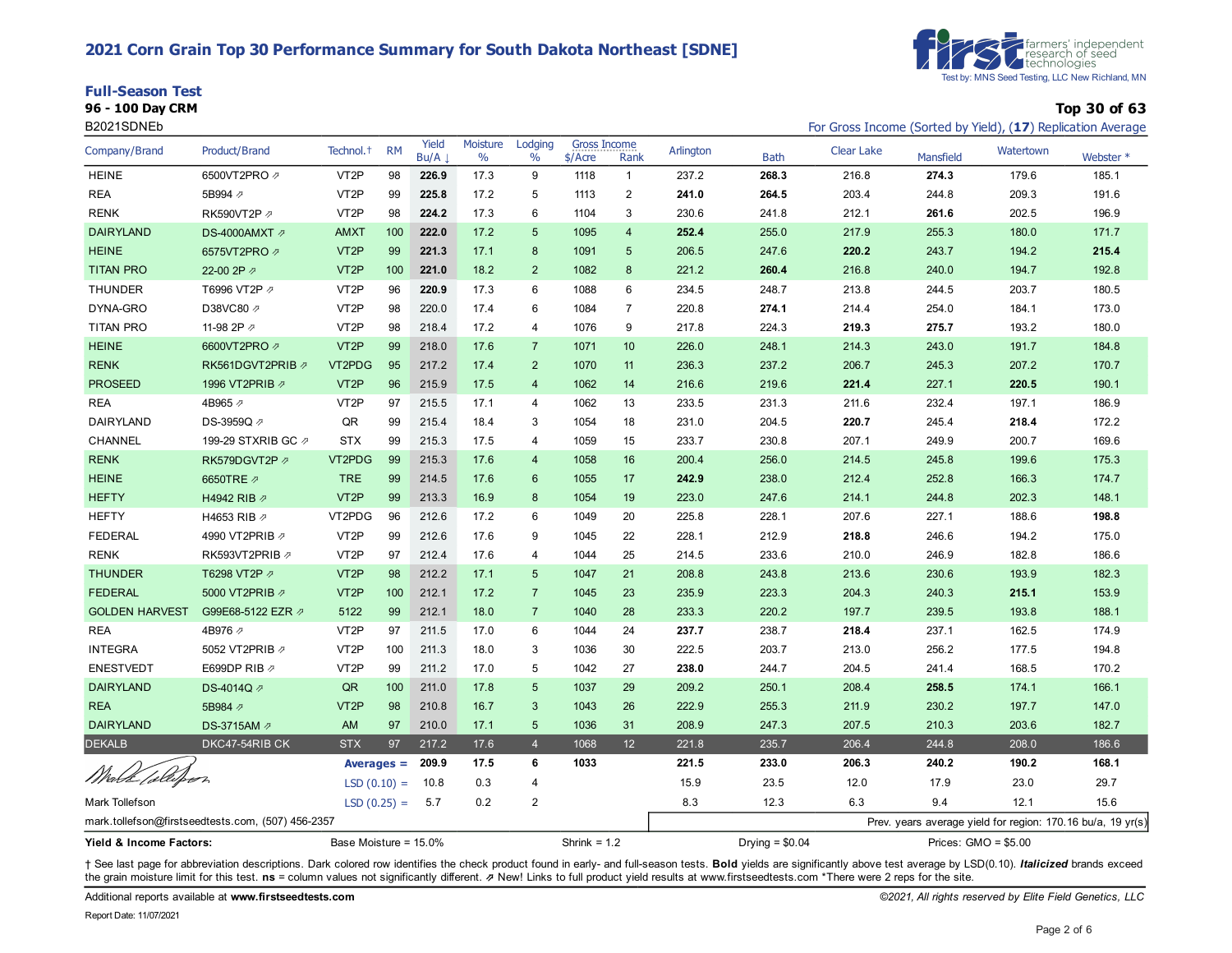# **2021 Corn Grain - South Dakota Northeast [ SDNE ]**



## **Early-Season Test Products (45 Total)**

| <b>Company/Brand</b> | <b>Product/Brand</b> | <b>Technology</b> | <b>RIB</b>              | <b>RM</b> | <b>Seed Treat.</b>     |
|----------------------|----------------------|-------------------|-------------------------|-----------|------------------------|
| Dairyland            | DS-3162Q             | QR                | $\overline{\mathsf{Y}}$ | 91        | Lum, P1V               |
| Dairyland            | <b>DS-3193AM</b>     | AM                | Y                       | 91        | Lum, P1V               |
| Dairyland            | <b>DS-3366AM</b>     | AM                | Y                       | 93        | $Lum$ , $P1V$          |
| Dairyland            | <b>DS-3550AM</b>     | AM                | $\overline{Y}$          | 95        | Lum, P1V               |
| DeKalb               | DKC47-54RIB CK       | <b>STX</b>        | Y                       | 97        | AC, P5V, EDC-EL        |
| Federal              | 4185 VT2PRIB         | VT <sub>2</sub> P | Y                       | 91        | AC, P2, MAG            |
| Federal              | 4220 VT2PRIB         | VT <sub>2</sub> P | Ÿ                       | 92        | AC, P2, MAG            |
| Federal              | 4300 VT2PRIB         | VT <sub>2</sub> P | Y                       | 93        | AC, P2, MAG            |
| Federal              | 4520 VT2PDG          | VT2PDG            | N                       | 95        | AC, P5V, MAG           |
| Federal              | 4580 VT2PRIB         | VT <sub>2</sub> P | Υ                       | 95        | AC, P2, MAG            |
| Golden Harvest       | G91V51-5222A EZR     | 5222A             | Y                       | 91        | AVC,C2,Vi              |
| Hefty                | H4032                | VT <sub>2</sub> P | N                       | 90        | НC                     |
| Hefty                | H4132                | VT <sub>2</sub> P | N                       | 91        | HC                     |
| Hefty                | <b>H4322 RIB</b>     | VT <sub>2</sub> P | Y                       | 93        | HC                     |
| Hefty                | <b>H4332 RIB</b>     | VT <sub>2</sub> P | Y                       | 93        | HC                     |
| Heine                | 6200VT2PRIB          | VT <sub>2</sub> P | Y                       | 95        | AC250                  |
| Heine                | 6215VT2PRO           | VT <sub>2</sub> P | N                       | 95        | AC,P5                  |
| Heine                | 6230VT2PRIB          | VT <sub>2</sub> P | Υ                       | 95        | AC250                  |
| Heine                | 6330DGVT2PRO         | VT2PDG            | N                       | 95        | AC, P5V, EDC-B         |
| Heine                | 6450VT2PRO           | VT <sub>2</sub> P | N                       | 95        | AC,P5                  |
| Integra              | 4041 VT2PRIB         | VT <sub>2</sub> P | Y                       | 90        | AC, P5, SU             |
| Integra              | 4119 VT2PRIB         | VT <sub>2</sub> P | $\overline{\mathsf{Y}}$ | 91        | AC, P2, SU             |
| Integra              | 4311 VT2PRIB         | VT <sub>2</sub> P | Y                       | 93        | AC, P5V, SU            |
| Integra              | 4509 VT2PRIB         | VT <sub>2</sub> P | Υ                       | 95        | AC, P2, SU             |
| Latham               | LH 4242 VT2P RIB     | VT <sub>2</sub> P | Ÿ                       | 92        | AC.P2                  |
| Latham               | LH 4375 VT2P RIB     | VT <sub>2</sub> P | Υ                       | 93        | AC,P2                  |
| Latham               | LH 4454 VT2P RIB     | VT <sub>2</sub> P | Y                       | 94        | AC,P2                  |
| Latham               | LH 4517 VT2P RIB     | VT <sub>2</sub> P | $\overline{\mathsf{Y}}$ | 95        | AC,P2                  |
| <b>NK Brand</b>      | NK9175-5222A EZR     | 5222A             | Y                       | 91        | CM,C2,Vi               |
| Proseed              | 1794 VT2PRIB         | VT <sub>2</sub> P | Y                       | 94        | AVC,C2,Vi              |
| <b>REA</b>           | 3B912                | VT <sub>2</sub> P | $\overline{Y}$          | 91        | AC, P5, B360           |
| <b>REA</b>           | 4B933                | VT <sub>2</sub> P | Υ                       | 93        | AC, P5, B360           |
| <b>REA</b>           | 4B944                | VT <sub>2</sub> P | Y                       | 94        | AC, P5, B360           |
| <b>REA</b>           | 4B958                | VT <sub>2</sub> P | $\overline{Y}$          | 95        | AC, P5, B360           |
| Renk                 | RK429-3220A          | 3220A             | N                       | 93        | $CM$ <sub>,</sub> $C2$ |
| Renk                 | RK485DGVT2P          | VT2PDG            | Ν                       | 94        | AC, P5V                |
| Rob-See-Co           | RC4166-3110A         | 3110A             | N                       | 91        | AVC,C2,Vi              |
| Rob-See-Co           | RC4427-3220          | 3220              | Y                       | 94        | CM,C2,Vi               |
| Rob-See-Co           | RC4535-3110          | 3110              | N                       | 95        | CM,C2,Vi               |
| Thunder              | T6294 VT2P           | VT <sub>2</sub> P | Υ                       | 94        | AC, P5, B360           |
| Thunder              | T6595 VT2P           | VT <sub>2</sub> P | Y                       | 95        | AC, P2                 |
| Thunder              | T6791 VT2P           | VT <sub>2</sub> P | Y                       | 91        | AC, P2                 |

| <b>Company/Brand</b> | <b>Brand/Product</b> | <b>Technology</b> | <b>RIB</b> | <b>RM</b> | <b>Seed Treat.</b> |
|----------------------|----------------------|-------------------|------------|-----------|--------------------|
| <b>IThunder</b>      | T6992 VT2P           | VT <sub>2</sub> P |            | 92        | AC.P2              |
| <b>IThunder</b>      | T6993 VT2P           | VT <sub>2</sub> P |            | 93        | AC.P2              |
| <b>ITitan Pro</b>    | 82-95 2P             | VT <sub>2</sub> P |            | 95        | AC.P2              |

\* FIRST does not inspect products for refuge blend. N\* indicates the product was entered without a refuge component by the sponsoring seed company. Prior year entries may contain refuge blend.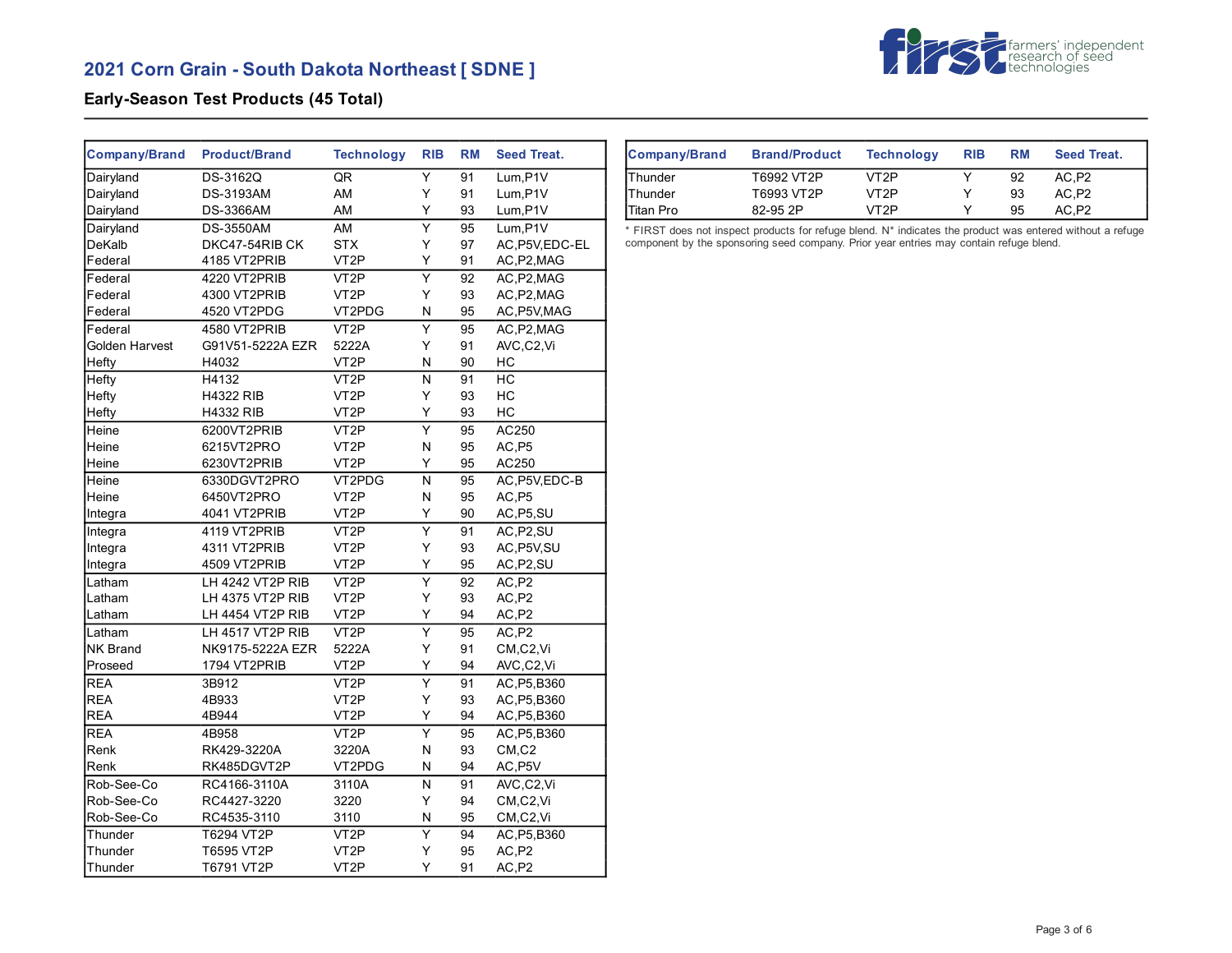# **2021 Corn Grain - South Dakota Northeast [ SDNE ]**



## **Full-Season Test Products (63 Total)**

| <b>Company/Brand</b> | <b>Product/Brand</b> | <b>Technology</b> | <b>RIB</b>              | <b>RM</b> | <b>Seed Treat.</b>               |
|----------------------|----------------------|-------------------|-------------------------|-----------|----------------------------------|
| Channel              | 199-29 STXRIB GC     | <b>STX</b>        | Υ                       | 99        | AC.P5                            |
| Dairyland            | <b>DS-3715AM</b>     | AM                | Y                       | 97        | Lum,P1V                          |
| Dairyland            | <b>DS-3727AM</b>     | AM                | Y                       | 97        | Lum,P1V                          |
| Dairyland            | DS-3959Q             | QR                | $\overline{\mathsf{Y}}$ | 99        | Lum,P1V                          |
| Dairyland            | DS-4000AMXT          | <b>AMXT</b>       | Y*                      | 100       | Lum, P1V                         |
| Dairyland            | DS-4014Q             | QR                | Y                       | 100       | Lum, P1V                         |
| DeKalb               | DKC47-54RIB CK       | <b>STX</b>        | Υ                       | 97        | AC, P5V, EDC-EL                  |
| DeKalb               | DKC48-95RIB GC       | VT <sub>2</sub> P | Y                       | 98        | AC.P5V.EDC-EL                    |
| Dyna-Gro             | D38VC80              | VT <sub>2</sub> P | N                       | 98        | AC, P5V                          |
| Dyna-Gro             | D40VC41              | VT <sub>2</sub> P | N                       | 100       | AC, P5V                          |
| Enestvedt            | E600DP RIB           | VT <sub>2</sub> P | Υ                       | 99        | AC250                            |
| Enestvedt            | E658DP RIB           | VT <sub>2</sub> P | Y                       | 96        | AC250                            |
| Enestvedt            | E699DP RIB           | VT <sub>2</sub> P | $\overline{\mathsf{Y}}$ | 99        | AC250                            |
| Federal              | 4820 VT2P            | VT <sub>2</sub> P | N                       | 98        | AC, P5V, MAG                     |
| Federal              | 4880 VT2PRIB         | VT <sub>2</sub> P | Υ                       | 98        | AC, P2, MAG                      |
| Federal              | 4990 VT2PRIB         | VT <sub>2</sub> P | Ÿ                       | 99        | AC, P2, MAG                      |
| Federal              | 4999 VT2PRIB         | VT <sub>2</sub> P | Υ                       | 99        | AC, P2, MAG                      |
| Federal              | 5000 VT2PRIB         | VT <sub>2</sub> P | Υ                       | 100       | AC, P2, MAG                      |
| Golden Harvest       | G00H12-5122 EZR      | 5122              | $\overline{\mathsf{Y}}$ | 100       | AVC,C2,Vi                        |
| Golden Harvest       | G96R61-5222 EZR      | 5222              | Υ                       | 96        | AVC,C2,Vi                        |
| Golden Harvest       | G98M44-5122 EZR      | 5122              | Υ                       | 98        | AVC,C2,Vi                        |
| Golden Harvest       | G99E68-5122 EZR      | 5122              | $\overline{\mathsf{Y}}$ | 99        | AVC,C2,Vi                        |
| Hefty                | <b>H4653 RIB</b>     | VT2PDG            | Υ                       | 96        | НC                               |
| Hefty                | <b>H4842 RIB</b>     | VT <sub>2</sub> P | Υ                       | 98        | HC                               |
| Hefty                | <b>H4933 RIB</b>     | VT2PDG            | Ÿ                       | 99        | HC                               |
| Hefty                | <b>H4942 RIB</b>     | VT <sub>2</sub> P | Υ                       | 99        | НC                               |
| Hefty                | H5055                | <b>TRE</b>        | N                       | 100       | НC                               |
| Heine                | 6500VT2PRO           | VT <sub>2</sub> P | N                       | 98        | AC250                            |
| Heine                | 6575VT2PRO           | VT <sub>2</sub> P | Ν                       | 99        | AC, P5V, EDC-B                   |
| Heine                | 6600VT2PRO           | VT <sub>2</sub> P | N                       | 99        | AC,P5                            |
| Heine                | 6650TRE              | <b>TRE</b>        | N                       | 99        | AC,P5                            |
| Heine                | 7010VT2PRO           | VT <sub>2</sub> P | N                       | 100       | $CM$ <sub>,<math>C2</math></sub> |
| Innotech             | IC4660-5222          | 5222              | Υ                       | 96        | AVC,C2,Vi                        |
| Innotech             | IC4881-5122-EZ       | 5122              | $\overline{\mathsf{Y}}$ | 98        | AVC,C2,Vi                        |
| Integra              | 4702 VT2PRIB         | VT <sub>2</sub> P | Y                       | 97        | AC, P5V, EDC-B                   |
| Integra              | 5052 VT2PRIB         | VT <sub>2</sub> P | Υ                       | 100       | AC, P5V, EDC-B                   |
| Latham               | LH 4657 VT2P RIB     | VT <sub>2</sub> P | $\overline{\mathsf{Y}}$ | 96        | AC,P2                            |
| Latham               | LH 4937 VT2P RIB     | VT <sub>2</sub> P | Υ                       | 99        | AC,P2                            |
| Latham               | LH 4957 VT2P RIB     | VT <sub>2</sub> P | Y                       | 99        | AC, P5V, EDC-B                   |
| Latham               | LH 5025 VT2PDG RIB   | VT2PDG            | Υ                       | 100       | AC,P2                            |
| Latham               | LH 5047 VT2P RIB     | VT <sub>2</sub> P | Y                       | 100       | AC,P2                            |
| <b>NK Brand</b>      | NK9653-5222 EZR      | 5222              | Y                       | 96        | AVC,C2,Vi                        |

| <b>Company/Brand</b> | <b>Brand/Product</b> | <b>Technology</b> | <b>RIB</b> | <b>RM</b> | <b>Seed Treat.</b> |
|----------------------|----------------------|-------------------|------------|-----------|--------------------|
| INK Brand            | NK9930-5122 EZR      | 5122              | Y          | 99        | AVC,C2,Vi          |
| <b>NK Brand</b>      | NK9991-5122 EZR      | 5122              | Υ          | 99        | AVC,C2,Vi          |
| Pioneer              | P0075Q GC            | QR                | Y          | 100       | Lum                |
| Proseed              | 1996 VT2PRIB         | VT <sub>2</sub> P | Y          | 96        | AVC,C2,Vi          |
| <b>REA</b>           | 4B965                | VT <sub>2</sub> P | Υ          | 97        | AC, P2, B360       |
| <b>REA</b>           | 4B976                | VT <sub>2</sub> P | Y          | 97        | AC, P5, B360       |
| <b>REA</b>           | 5B984                | VT <sub>2</sub> P | Y          | 98        | AC, P5, B360       |
| <b>REA</b>           | 5B994                | VT <sub>2</sub> P | Y          | 99        | AC, P5, B360       |
| Renk                 | RK561DGVT2PRIB       | VT2PDG            | Y          | 95        | AC, P2             |
| Renk                 | RK579DGVT2P          | VT2PDG            | Y          | 99        | AC,P2              |
| Renk                 | <b>RK590VT2P</b>     | VT <sub>2</sub> P | N          | 98        | AC, P5V            |
| Renk                 | RK593VT2PRIB         | VT <sub>2</sub> P | Y          | 97        | AC,P2              |
| Renk                 | <b>RK600VT2P</b>     | VT <sub>2</sub> P | N          | 100       | AC,P2              |
| Thunder              | T6100 VT2P           | VT <sub>2</sub> P | Υ          | 100       | AC,P2              |
| Thunder              | T6298 VT2P           | VT <sub>2</sub> P | Y          | 98        | AC, P5, B360       |
| Thunder              | T6996 VT2P           | VT <sub>2</sub> P | Y          | 96        | AC,P <sub>2</sub>  |
| Thunder              | T6999 VT2P           | VT <sub>2</sub> P | Y          | 99        | AC,P2              |
| Thunder              | T8100 SS             | <b>STX</b>        | Υ          | 100       | AC, P5             |
| Titan Pro            | 11-98 2P             | VT <sub>2</sub> P | Y          | 98        | AC,P5              |
| Titan Pro            | 16-00 5222           | 5222              | Y          | 100       | AVC,C2,Vi          |
| <b>Titan Pro</b>     | 22-00 2P             | VT2P              | Y          | 100       | AC,P2              |

\* FIRST does not inspect products for refuge blend. N\* indicates the product was entered without a refuge component by the sponsoring seed company. Prior year entries may contain refuge blend.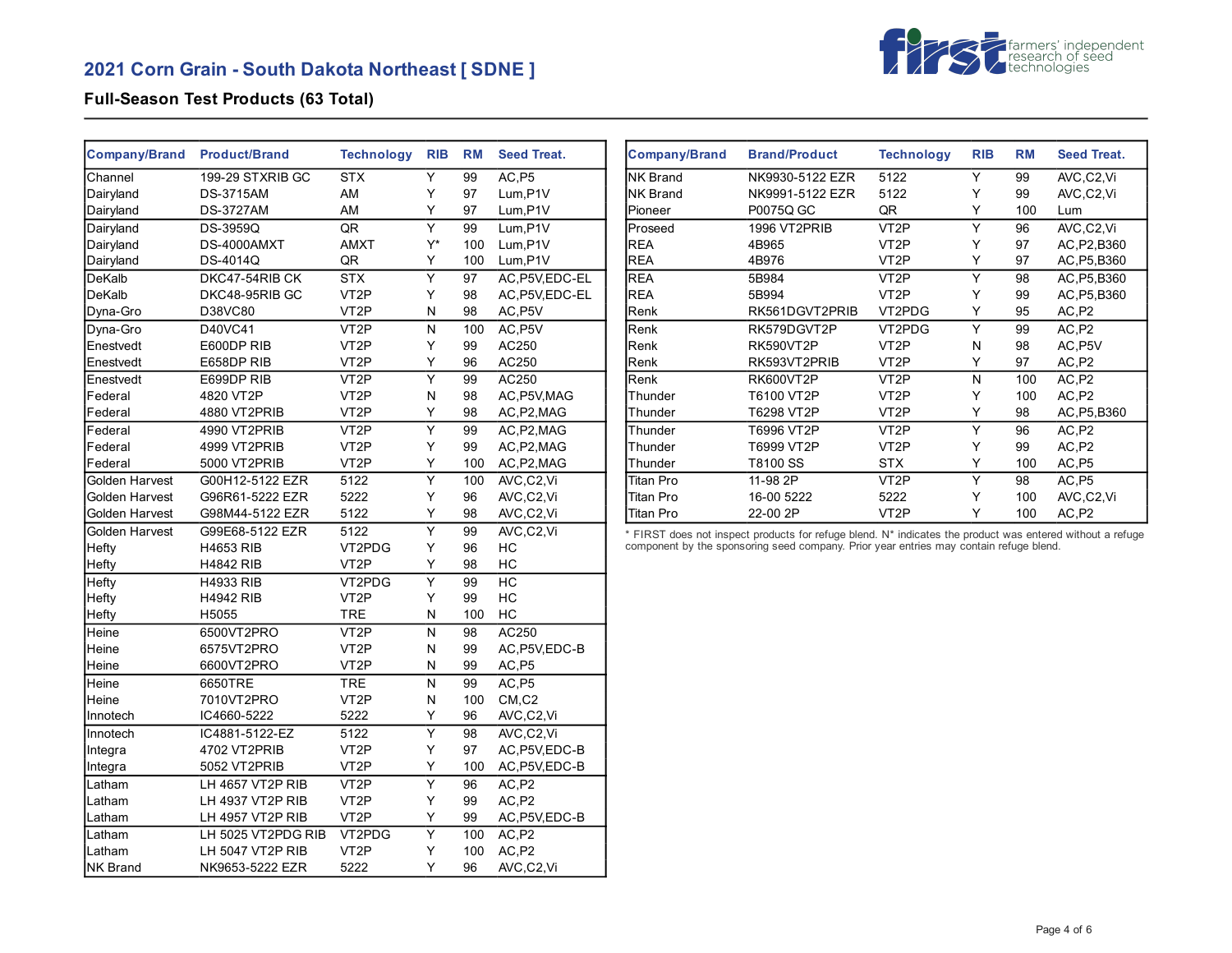## **Footnotes and Abbreviations Descriptions**



### **Brand Footnotes**

^ Innotech™ brand seed is distributed by Rob-See-Co, LLC. Power Plus® brand seed is distributed by Burrus. Innotech™ is a trademark of Syngenta. Power Plus® is a registered trademark of Corteva Agriscience.

CK Identifies a check product included in early- and full-season tests.

GC Grower Comparison product included by FIRST when space permits.

### **Corn Grain Technologies**

| 3110              | Agrisure® Viptera® 3110 (Vip, CB,LL,GT)                |
|-------------------|--------------------------------------------------------|
| 3110A             | Agrisure® Artesian® Viptera® 3110 (Vip, CB,LL,GT)      |
| 3220              | Agrisure® Viptera® 3220 (Vip, CB, HX, LL, GT)          |
| 3220A             | Agrisure® Artesian® Viptera® 3220 (Vip.CB, HX, LL, GT) |
| 5122              | Agrisure® Duracade™ 5122                               |
| 5222              | Agrisure® Duracade™ 5222                               |
| 5222A             | Agrisure® Duracade™ Artesian® 5222                     |
| AM                | Optimum® AcreMax®                                      |
| <b>AMXT</b>       | Optimum® AcreMax® Xtreme                               |
| QR.               | Orome™                                                 |
| <b>STX</b>        | <b>SmartStax®</b>                                      |
| <b>TRE</b>        | Genuity® Trecepta™                                     |
| VT <sub>2</sub> P | Genuity® VT Double PRO®                                |
| VT2PDG            | Genuity® VT Double PRO® DroughtGard®                   |
|                   |                                                        |

NOTE: The refuge component genetics may vary in a refuge blend seed product.